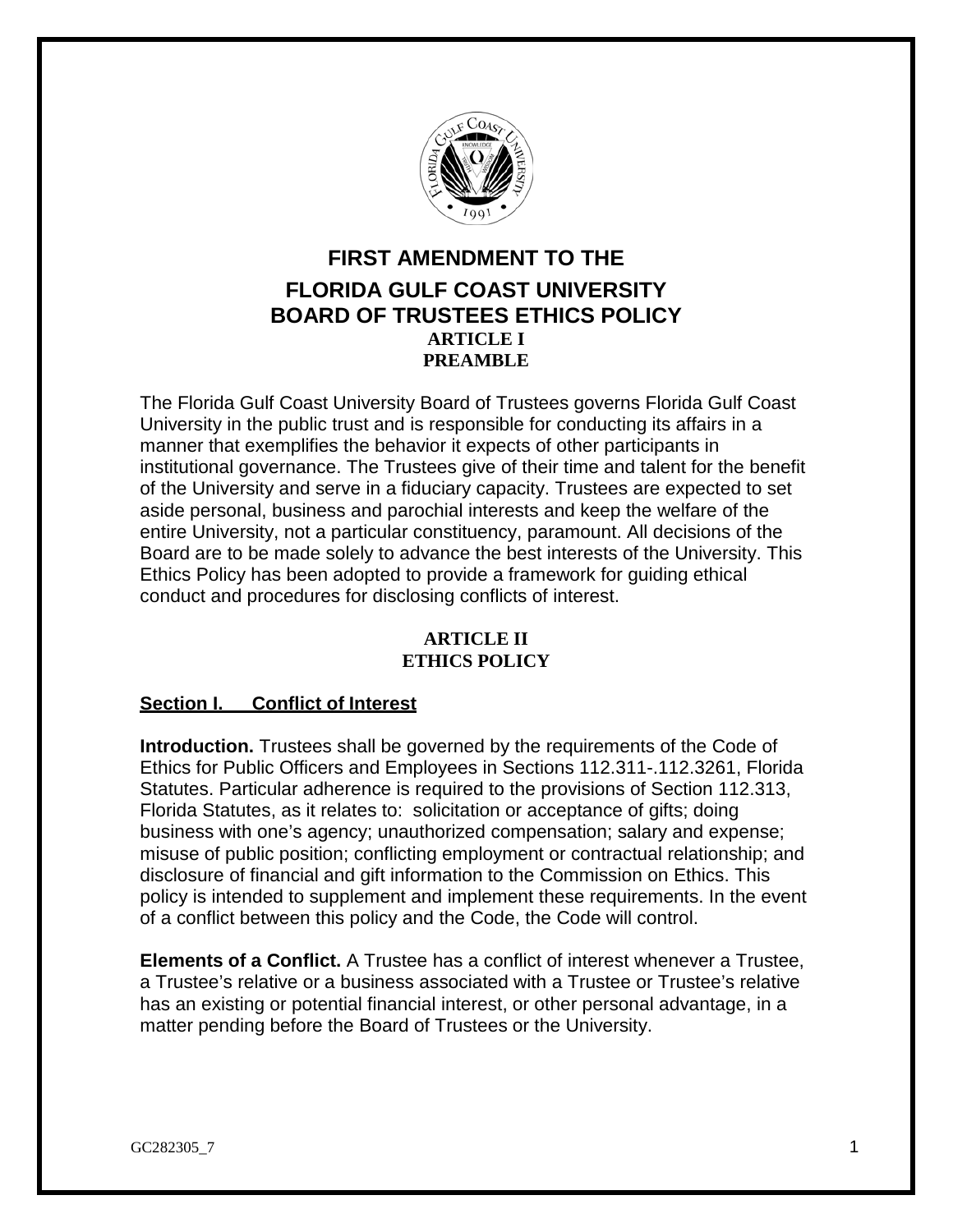The following definitions are provided:

- "Relative" includes spouse, parents, siblings, aunts/uncles, fatherin-law, mother-in-law, son-in-law, daughter-in-law, children, domestic partner and any person residing in a Trustee's household.
- "Business Associated with a Trustee" means an organization, corporation, partnership, joint venture, proprietorship or other entity or associate(s) with respect to which either the Trustee or Trustee's Relative:
	- 1. Receives compensation or has any contractual right to future income (excluding compensation from the University), investment or substantial non-financial consideration and benefits; or
	- 2. Serves as an owner, officer, director, partner, trustee, agent, employee or has a material economic interest.
- "Principal by whom retained" means an individual or entity, other than an agency . . . that for compensation, salary, pay, consideration, or similar thing of value, has permitted or directed another to act for the individual or entity, and includes, but is not limited to, one's client, employer, or the parent, subsidiary, or sibling organization of one's client or employer.

**Restraint on Participation.** If a conflict arises regarding a matter coming before the board for a vote, the Trustee shall refrain from participating in any deliberations or voting on the matter. "Participation" or any derivation thereof means any attempt to influence the decision by oral or written communication, whether made by the Trustee or at the Trustee's direction. The Trustee shall disclose the conflict in writing. Such disclosure, indicating the nature of the conflict, shall be made in a written memorandum filed with the person responsible for recording the minutes of the meeting, prior to the meeting in which consideration of the matter will take place, and shall be incorporated into the minutes. Any such memorandum shall become a public record upon filing, shall immediately be provided to the other members of the Board, and shall be read publicly at the next meeting held subsequent to the filing of this written memorandum.

In the event that disclosure has not been made prior to the meeting or that any conflict is unknown prior to the meeting, the disclosure shall be made orally at the meeting when it becomes known that a conflict exists. A written memorandum disclosing the nature of the conflict shall then be filed within 15 days after the oral disclosure with the person responsible for recording the minutes of the meeting and shall be incorporated into the minutes of the meeting at which the oral disclosure was made.

GC282305\_7 2 "Special private gain or loss" means an economic benefit or harm that would inure to the officer, his or her relative, business associate, or principal, unless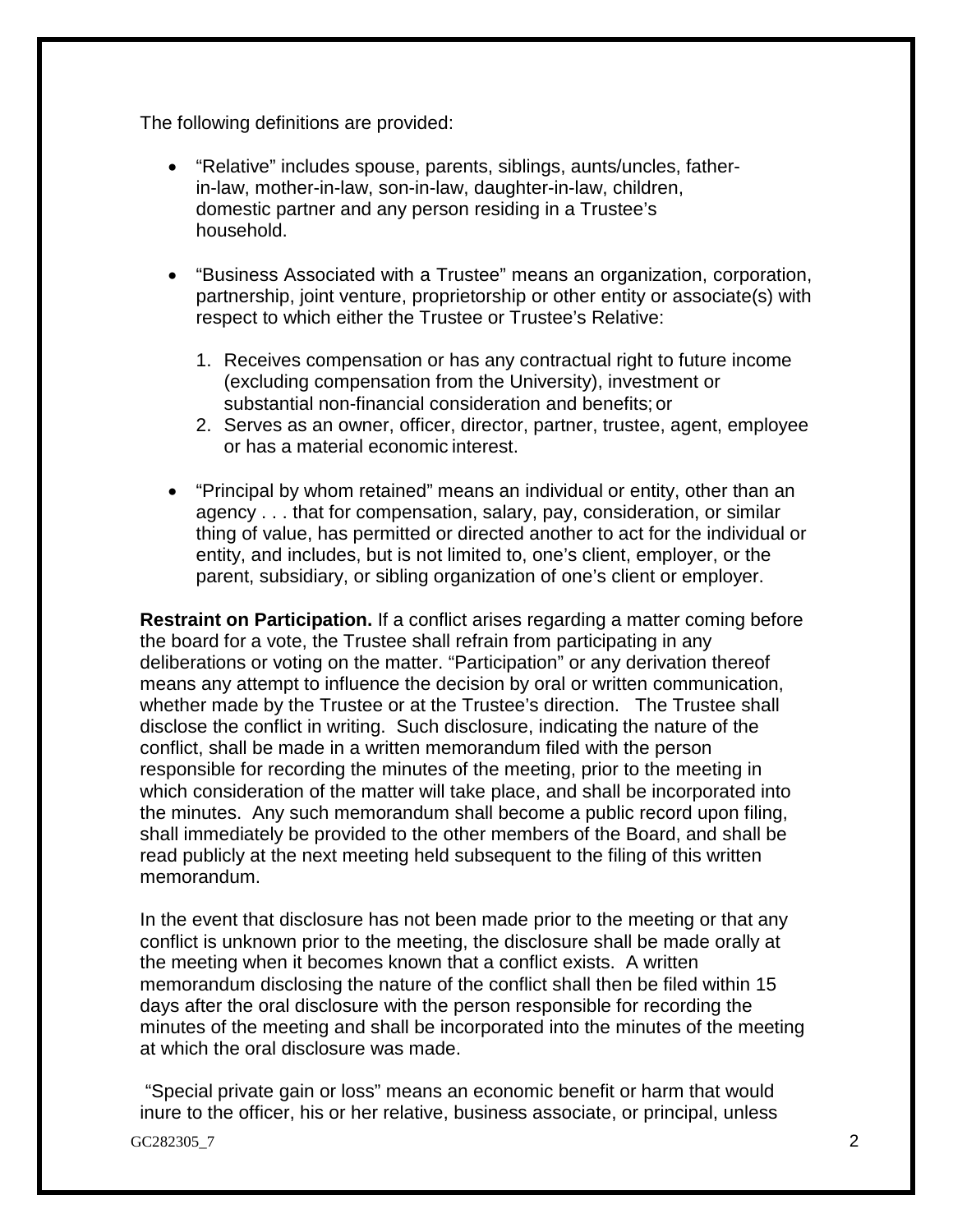the measure affects a class that includes the officer, his or her relative, business associate, or principal, in which case, at least the following factors must be considered when determining whether a special private gain or loss exists:

- 1. The size of the class affected by the vote.
- 2. The nature of the interests involved.
- 3. The degree to which the interests of all members of the class are affected by the vote.
- 4. The degree to which the officer, his or her relative, business associate, or principal receives a greater benefit or harm when compared to other members of the class.

**Consultation.** Prior to any meeting, Trustees will disclose to the President and the General Counsel any actual or potential conflicts of interest or uncertainty regarding a conflict. When there is a failure to agree on whether a conflict exists and how it is to be managed, the President may consult the Board Chair and GeneralCounsel.

# **Section II. Authority of Board Members**

Trustees will remember that authority rests with the Board as a whole in meetings of the Board and not with individual board members. Trustees shall conduct relationships with University staff, students, the citizenry and the media on that basis. Consistent with best practices supported by the Association of Governing Boards (AGB), Trustees will confine their Board action to policy-making, planning and appraisal and recognize that their responsibility is to ensure that the University is well run, not to run the University. Consistent with the Southern Association of Colleges and Schools Commission on Colleges (SACSCOC or SACS), Trustees will recognize, in practice, the distinction between policy-making functions of the Board and the responsibility of the administration to implement policy.

## **Section III. Compliance with Laws**

**It is the firmly established policy of this Board to comply fully with all laws affecting the University and its operations. The consequences to the University and its officers, administrators, faculty and staff of any departure from this policy can be very serious. The effort, energy and expense required to defend University actions in court or to respond to government inquiries diverts the talents and energy of its employees from the pursuit of the academic mission. Section IV. Use of Official Authority**

Trustees shall not use the authority, title, influence or prestige of their position to solicit business for themselves or others or to otherwise obtain a private financial, social or political benefit, which in any manner would be inconsistent with the interest or mission of the University.

GC282305\_7  $\qquad \qquad$  3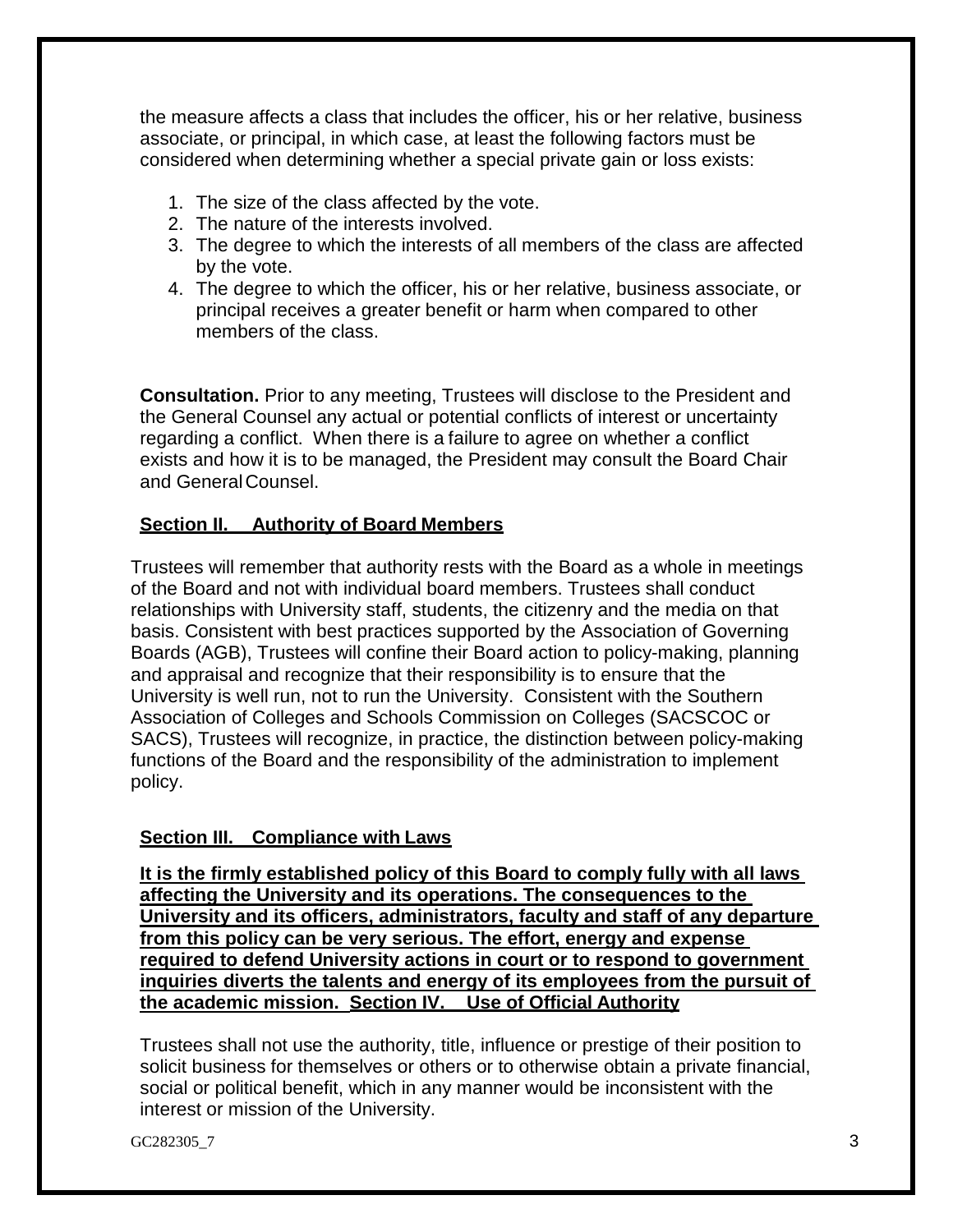With the exception of the Trustees representing the faculty senate and student government, Trustees are not eligible for employment or service contracts with the University or its direct support organizations. If a Trustee wishes to apply for a position with the University or its direct support organizations, the Trustee must immediately resign from the Board.

#### **Section V. Employees, Students and Special Interest Groups**

As outlined in the Board's Bylaws, Trustees shall use proper channels when dealing with employees, students, citizens and special interest groups. The Board has the legal authority to give direction to the President as well as the Vice President and General Counsel. However, Trustees will not give directions or instructions to University employees, except as to those employees so provided for in the Audit and Compliance Committee Charter, but will provide input and suggestions to the President who is responsible for the day-to-day management of the University.

Additionally, Trustees should direct any grievances or complaints they may receive from or about employees, students or University matters to the President. While Trustees are at liberty to communicate their concerns, unless specifically referred by the President, Trustees should not intervene in relations with other administrators, faculty, staff, and students. Trustees will support employees in the proper performance of their duties. Trustees shall not attempt to influence decisions related to the admission of students to the University or degree programs, or decisions related to the award of financial aid or scholarships.

## **Section VI. Confidential and Other Information**

The Board will frequently receive information in connection with proceedings of the Board or as a result of other official Board duties. Trustees shall not use information acquired as a result of their position to their own advantage or profit.

The Board may occasionally receive confidential information relating to an executive session of the Board or otherwise. Confidential information includes all non-public information that is protected by federal or state law such as work products prepared for collective bargaining negotiations, records containing information reflecting academic evaluations of faculty performance, and student education records. Trustees will not disclose confidential information, in any form, to anyone who does not need to know it to conduct the University's business, except when disclosure is authorized or legally mandated. Trustees will protect the privacy rights of students and employees granted under federal and state law.